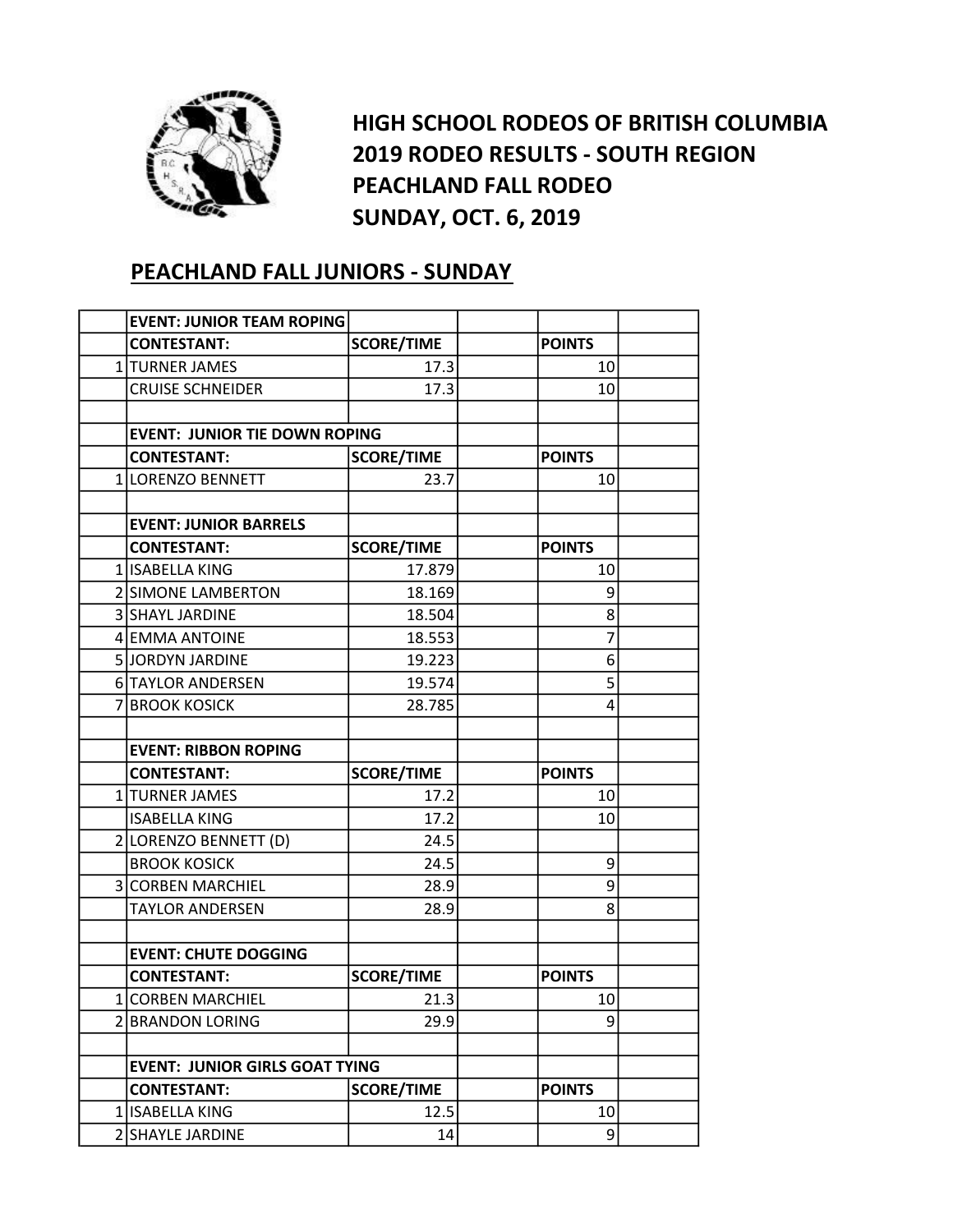| <b>3 BROOK KOSICK</b>                | 14.2              | 8              |  |
|--------------------------------------|-------------------|----------------|--|
| 4 JORDYN JARDINE                     | 21                | $\overline{7}$ |  |
| 5 EMMA ANTOINE                       | 21.4              | 6              |  |
| 6 SIMONE LAMBERTON                   | 24.9              | 5              |  |
|                                      |                   |                |  |
| <b>EVENT: JUNIOR BOYS GOAT TYING</b> |                   |                |  |
| <b>CONTESTANT:</b>                   | <b>SCORE/TIME</b> | <b>POINTS</b>  |  |
| 1 KOLT ALEXANDER                     | 13.7              | 10             |  |
| 2 CORBEN MARCHIEL                    | 15.8              | 9              |  |
| 3 LORENZO BENNETT                    | 16.3              | 8              |  |
| 4 CRUISE SCHNEIDER                   | 16.4              | 7              |  |
| 5 BRANDON LORING                     | 22.0              | 6              |  |
|                                      |                   |                |  |
| <b>EVENT: JUNIOR GIRLS BREAKAWAY</b> |                   |                |  |
| <b>CONTESTANT:</b>                   | <b>SCORE/TIME</b> | <b>POINTS</b>  |  |
| 1 TAYLOR ANDERSEN                    | 6.2               | 10             |  |
| 2 ISABELLA KING                      | 16.3              | 9              |  |
|                                      |                   |                |  |
| <b>EVENT: JUNIOR BOYS BREAKWAY</b>   |                   |                |  |
| <b>CONTESTANT:</b>                   | <b>SCORE/TIME</b> | <b>POINTS</b>  |  |
| 1 TURNER JAMES                       | 5.6               | 10             |  |
| 2 CORBEN MARCHIEL                    | 8.7               | 9              |  |
|                                      |                   |                |  |
| <b>EVENT: JUNIOR POLE BENDING</b>    |                   |                |  |
| <b>CONTESTANT:</b>                   | <b>SCORE/TIME</b> | <b>POINTS</b>  |  |
| 1 TAYLOR ANDERSEN                    | 21.628            | 10             |  |
| 2 ISABELLA KING                      | 21.825            | 9              |  |
| 3 JORDYN JARDINE                     | 28.105            | 8              |  |
| 4 SIMONE LAMBERTON                   | 28.759            | 7              |  |
| 5 SHAYL JARDINE                      | 29.637            | 6              |  |
| 6 BROOK KOSICK                       | 30.799            | 5              |  |
|                                      |                   |                |  |
| <b>EVENT: BAC SADDLE BRONC</b>       |                   |                |  |
| <b>CONTESTANT:</b>                   | <b>SCORE/TIME</b> | <b>POINTS</b>  |  |
| 1 NO QUALIFIED RIDES                 |                   |                |  |
| <b>EVENT: BAC BAREBACK</b>           |                   |                |  |
| <b>CONTESTANT:</b>                   | <b>SCORE/TIME</b> | <b>POINTS</b>  |  |
| 1 NO QUALIFIED RIDES                 |                   |                |  |
|                                      |                   |                |  |
| <b>EVENT: JR BULL RIDING</b>         |                   |                |  |
| <b>CONTESTANT:</b>                   | <b>SCORE/TIME</b> | <b>POINTS</b>  |  |
| 1 NO QUALIFIED RIDES                 |                   |                |  |
|                                      |                   |                |  |

## PEACHLAND FALL HIGH SCHOOL RODEO - SUNDAY

 $\overline{\phantom{a}}$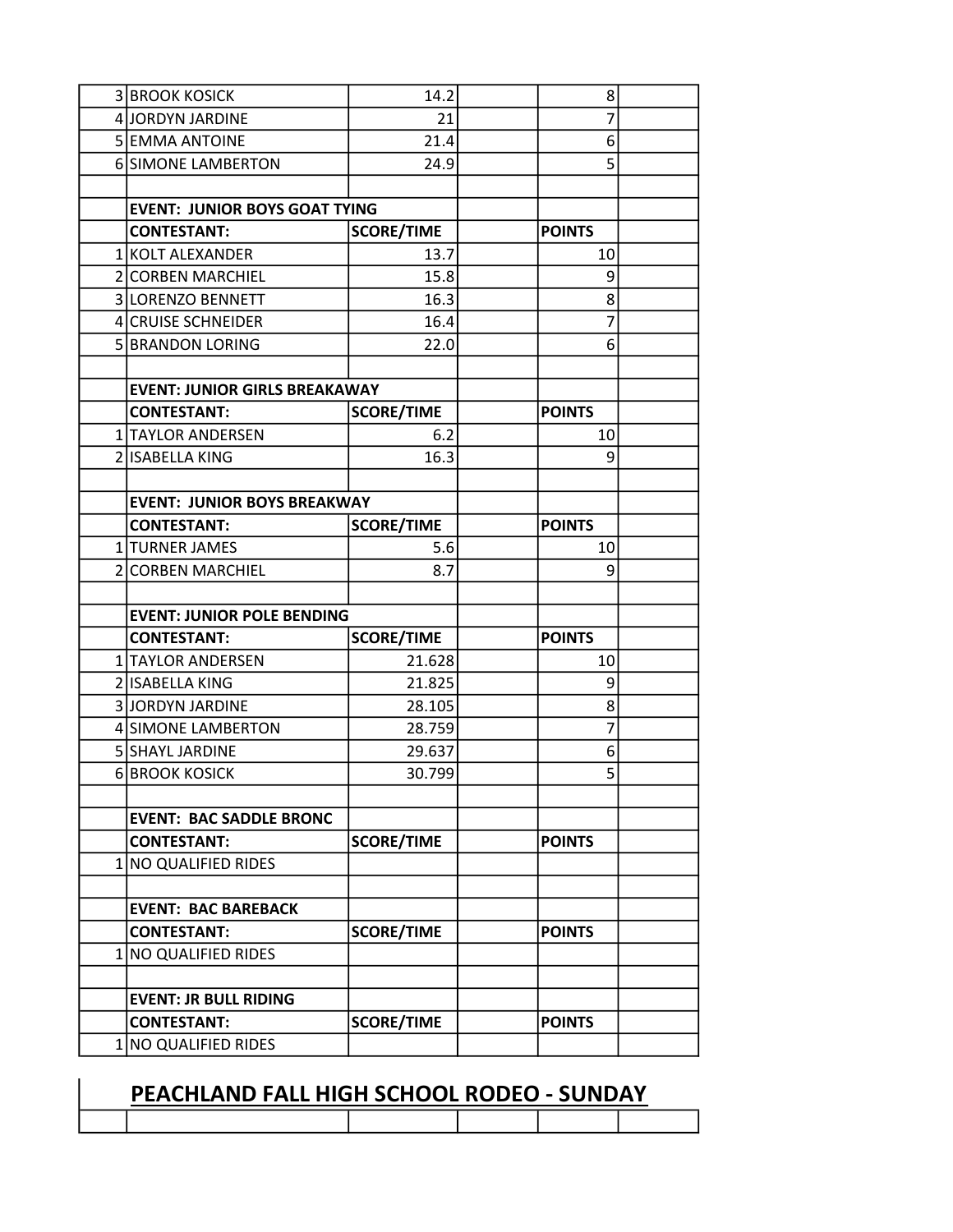|     | <b>EVENT: SENIOR BARRELS</b>         |                   |                |  |
|-----|--------------------------------------|-------------------|----------------|--|
|     | <b>CONTESTANT:</b>                   | <b>SCORE/TIME</b> | <b>POINTS</b>  |  |
|     | 1 ZOEY HAMMING                       | 17.067            | 10             |  |
|     | 2 REESE RIVET                        | 17.415            | 9              |  |
|     | 3 TAYA HAMMING                       | 17.493            | 8              |  |
|     | 4 TAYLAN JAMES                       | 17.499            | 7              |  |
|     | 5 CAMRYN MITCHELL                    | 17.535            | 6              |  |
|     | 6 PARIS SCHNEIDER                    | 17.635            | 5              |  |
|     | 7 RYLEY RAE WILSON                   | 17.637            | 4              |  |
|     | 8 DANIELLE GAMACHE                   | 17.709            | 3              |  |
|     | 9 BRIANNA BILLY                      | 17.723            | $\overline{2}$ |  |
|     | 10 AMELIA RACHKOWSKI                 | 17.848            | $\mathbf{1}$   |  |
|     |                                      |                   |                |  |
|     | <b>EVENT: SADDLE BRONC</b>           |                   |                |  |
|     | <b>CONTESTANT:</b>                   | <b>SCORE/TIME</b> | <b>POINTS</b>  |  |
|     | NO QUALIFIED RIDES                   |                   |                |  |
|     |                                      |                   |                |  |
|     | <b>EVENT: SENIOR GOAT TYING</b>      |                   |                |  |
|     | <b>CONTESTANT:</b>                   | <b>SCORE/TIME</b> | <b>POINTS</b>  |  |
|     | 1 VANESSA MICHEL                     | 8.6               | 10             |  |
|     | 2 HANNAH CADY                        | 9.3               | 9              |  |
|     | 3 ELLY FARMER                        | 9.5               | 8              |  |
| 4/5 | PARIS SCHNEIDER                      | 10.3              | 6.5            |  |
| 4/5 | <b>MARINA JARDINE</b>                | 10.3              | 6.5            |  |
| 6   | <b>SIDNEY RENAUD</b>                 | 10.7              | 5              |  |
| 7/8 | <b>VANESSA CAVERLY</b>               | 10.8              | 3.5            |  |
| 7/8 | <b>TAYA HAMMING</b>                  | 10.8              | 3.5            |  |
|     | 9JORDYN KARL                         | 10.9              | 2              |  |
|     | 10/11 ZOEY HAMMING                   | 11.3              | 0.5            |  |
|     | 10/11 TAYLAN JAMES                   | 11.3              | 0.5            |  |
|     |                                      |                   |                |  |
|     | <b>EVENT: SENIOR TEAM ROPING</b>     |                   |                |  |
|     | <b>CONTESTANT</b>                    | <b>SCORE/TIME</b> | <b>POINTS</b>  |  |
|     | 1 TROY HOLMES                        | 8.1               | 10             |  |
|     | <b>CASH JAMES</b>                    | 8.1               | 10             |  |
|     | 2 KASH SIGOUIN                       | 11                | 9              |  |
|     | <b>CARSON PAYTON</b>                 | 11                | 9              |  |
|     | 3 COOPER LAFRENIERE                  | 11.8              | 8              |  |
|     | CARSON PAYTON (D)                    | 11.8              |                |  |
|     | 4 TAYLAN JAMES                       | 18.1              | 7              |  |
|     | <b>CLAY FARMER</b>                   | 18.1              | 8              |  |
|     | 5 VANESSA CAVERLY                    | 21.3              | 6              |  |
|     | <b>ELLY FARMER</b>                   | 21.3              | 7              |  |
|     |                                      |                   |                |  |
|     | <b>EVENT: SENIOR GIRLS BREAKAWAY</b> |                   |                |  |
|     | <b>CONTESTANT</b>                    | <b>SCORE/TIME</b> | <b>POINTS</b>  |  |
|     | 1 ELLY FARMER                        | 4.3               | 10             |  |